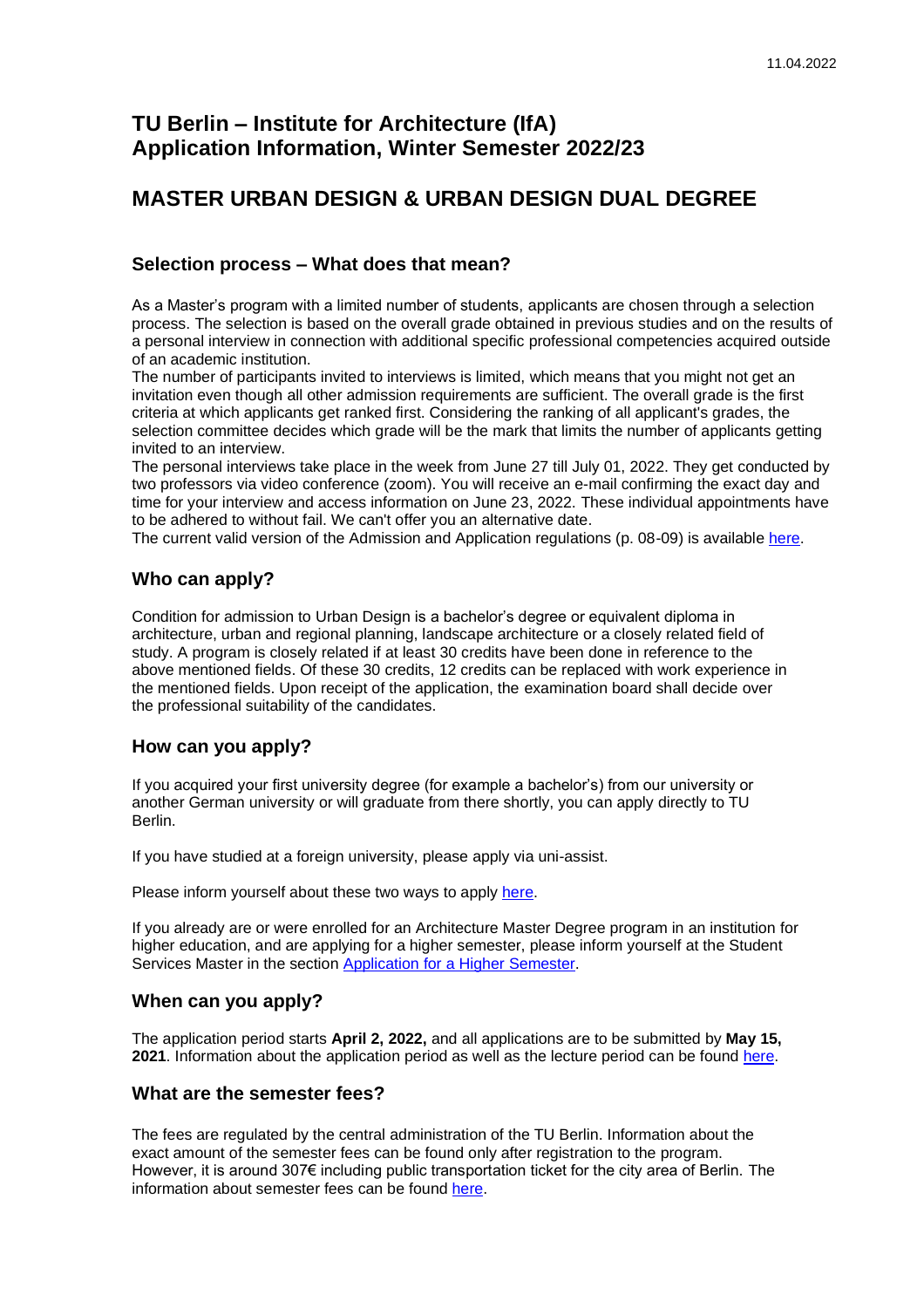# **Which documents are necessary for the application?**

### **1. Application form and personal data**

The application forms can be found on the websites of respective platforms, depending on if you apply via Uni-Assist or TU Berlin.

International applicants need a copy of their passport and german applicants a copy of their identity card. Please copy the pages with personal data.

### **2. Proof of professional first university degree**

A German or English copy of a professional university degree, performance records about the duration of your study, the final grade and an individual transcript of records and achievement in the different exam modules.

Or a copy of the overview of ECTS level, showing courses and grades, with a summary of subjects and grades. [Click here](https://www.tu.berlin/en/studying/applying-and-enrolling/masters-application-enrollment/application/ects-certificate/) for more information.

A certificate of exmatriculation from the previous German University or current registration certificate of the present German University.

### **3. Evidence of language skills**

Proof of English language knowledge (Minimum Certificates):

- • [TOEFL iBT,](https://www.ets.org/toefl/ibt/about) 87
- • [TOEFL ITP,](https://www.ets.org/toefl_itp/about/) 543
- • [Cambridge Certificate First \(FCE\),](https://www.cambridgeenglish.org/exams-and-tests/first/) min. B
- • [IELTS Academic,](https://www.ielts.org/about-the-test/test-format) min. 6,5
- · [PTE Academic,](https://pearsonpte.com/) min. 59
- • [UNIcert,](https://www.unicert-online.org/) Level II
- • [English Certificate of ZEMS,](https://www.zems.tu-berlin.de/sprachgutachten/englisch/) B2 (in all areas of competence)
- • [ZEMS Englisch-LV,](https://www.zems.tu-berlin.de/sprachen/englisch/lehrplan_englisch/) B2 (successfully completed with ECTS)

All certificates should not be older than 3 years.

Online version of TOEFL and IELTS (The *TOEFL iBT* Home Edition and IELTS Indicator) are accepted.

Abitur certificate: if a CEFR level for English is indicated, this will be recognised, if not:

- Abitur, Leistungskurs Englisch, at least 11/15 points
- Abitur, English at least 7 years attended, at least 11/15 points

Proof of documents are not needed for:

- Citizens of countries with English as official language
- Applicants with a graduate diploma with English as teaching language.